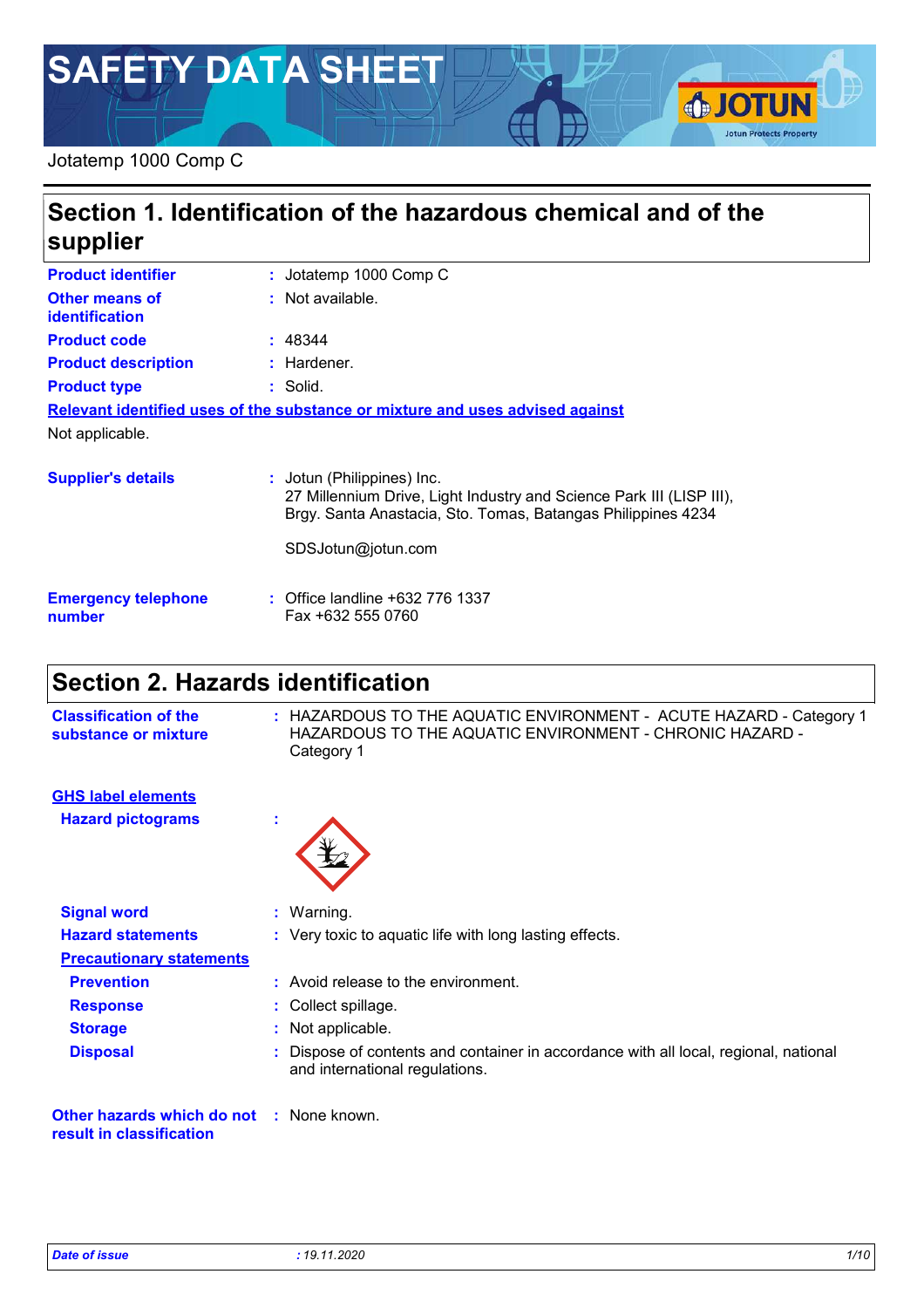### **Section 3. Composition and information of the ingredients of the hazardous chemical**

| Substance/mixture     | : Mixture        |
|-----------------------|------------------|
| <b>Other means of</b> | : Not available. |
| identification        |                  |

#### **CAS number/other identifiers**

| <b>CAS</b> number   | : Not applicable. |
|---------------------|-------------------|
| <b>EC</b> number    | : Mixture.        |
| <b>Product code</b> | : 48344           |

| Ingredient name | $\frac{9}{6}$ | <b>CAS number</b> |
|-----------------|---------------|-------------------|
| zinc            | ≥90           | 7440-66-6         |
| zinc oxide      | ≤5            | 1314-13-2         |

**There are no additional ingredients present which, within the current knowledge of the supplier and in the concentrations applicable, are classified as hazardous to health or the environment and hence require reporting in this section.**

**Occupational exposure limits, if available, are listed in Section 8.**

### **Section 4. First aid measures**

#### **Description of necessary first aid measures**

| Eye contact         | : Immediately flush eyes with plenty of water, occasionally lifting the upper and lower<br>eyelids. Check for and remove any contact lenses. Continue to rinse for at least 10<br>minutes. Get medical attention if irritation occurs.                                                                                                                                                                                                                                                                                                                                                                                                                                                                                                                                                                                       |
|---------------------|------------------------------------------------------------------------------------------------------------------------------------------------------------------------------------------------------------------------------------------------------------------------------------------------------------------------------------------------------------------------------------------------------------------------------------------------------------------------------------------------------------------------------------------------------------------------------------------------------------------------------------------------------------------------------------------------------------------------------------------------------------------------------------------------------------------------------|
| <b>Inhalation</b>   | : Remove victim to fresh air and keep at rest in a position comfortable for breathing.<br>If not breathing, if breathing is irregular or if respiratory arrest occurs, provide<br>artificial respiration or oxygen by trained personnel. It may be dangerous to the<br>person providing aid to give mouth-to-mouth resuscitation. Get medical attention if<br>adverse health effects persist or are severe. If unconscious, place in recovery<br>position and get medical attention immediately. Maintain an open airway. Loosen<br>tight clothing such as a collar, tie, belt or waistband.                                                                                                                                                                                                                                 |
| <b>Skin contact</b> | : Flush contaminated skin with plenty of water. Remove contaminated clothing and<br>shoes. Get medical attention if symptoms occur. Wash clothing before reuse.<br>Clean shoes thoroughly before reuse.                                                                                                                                                                                                                                                                                                                                                                                                                                                                                                                                                                                                                      |
| <b>Ingestion</b>    | : Wash out mouth with water. Remove dentures if any. Remove victim to fresh air<br>and keep at rest in a position comfortable for breathing. If material has been<br>swallowed and the exposed person is conscious, give small quantities of water to<br>drink. Stop if the exposed person feels sick as vomiting may be dangerous. Do not<br>induce vomiting unless directed to do so by medical personnel. If vomiting occurs,<br>the head should be kept low so that vomit does not enter the lungs. Get medical<br>attention if adverse health effects persist or are severe. Never give anything by<br>mouth to an unconscious person. If unconscious, place in recovery position and get<br>medical attention immediately. Maintain an open airway. Loosen tight clothing such<br>as a collar, tie, belt or waistband. |

|                                       | <b>Most important symptoms/effects, acute and delayed</b> |      |
|---------------------------------------|-----------------------------------------------------------|------|
| <b>Potential acute health effects</b> |                                                           |      |
| <b>Eye contact</b>                    | : No known significant effects or critical hazards.       |      |
| <b>Inhalation</b>                     | : No known significant effects or critical hazards.       |      |
| <b>Skin contact</b>                   | : No known significant effects or critical hazards.       |      |
| <b>Ingestion</b>                      | : No known significant effects or critical hazards.       |      |
| Over-exposure signs/symptoms          |                                                           |      |
| <b>Eye contact</b>                    | : No specific data.                                       |      |
| <b>Inhalation</b>                     | : No specific data.                                       |      |
| <b>Skin contact</b>                   | : No specific data.                                       |      |
| Date of issue                         | : 19.11.2020                                              | 2/10 |

a l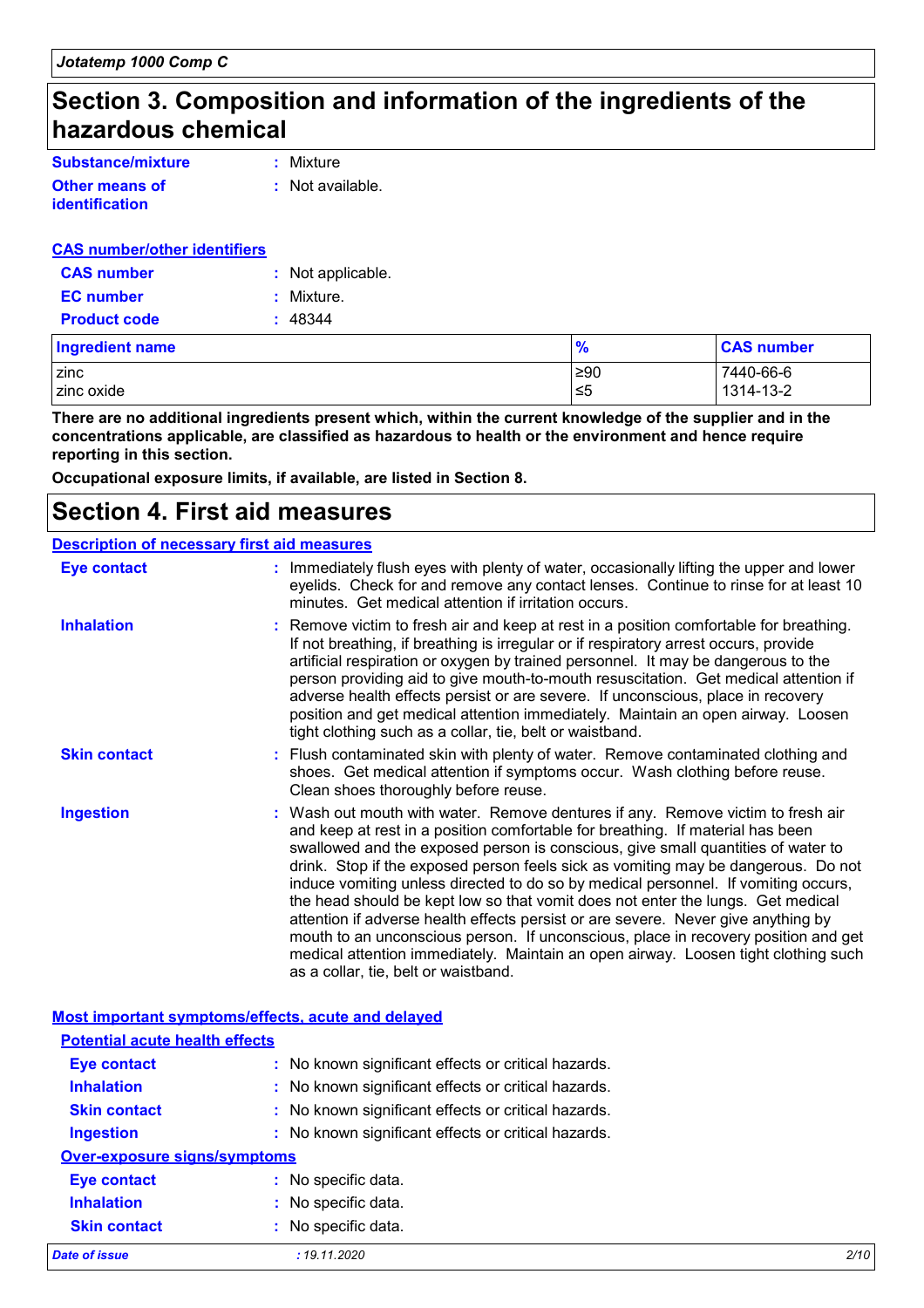### **Section 4. First aid measures**

| <b>Ingestion</b>                  | : No specific data.                                                                                                                                                           |
|-----------------------------------|-------------------------------------------------------------------------------------------------------------------------------------------------------------------------------|
|                                   | Indication of immediate medical attention and special treatment needed, if necessary                                                                                          |
| <b>Notes to physician</b>         | : Treat symptomatically. Contact poison treatment specialist immediately if large<br>quantities have been ingested or inhaled.                                                |
| <b>Specific treatments</b>        | : No specific treatment.                                                                                                                                                      |
| <b>Protection of first-aiders</b> | : No action shall be taken involving any personal risk or without suitable training. It<br>may be dangerous to the person providing aid to give mouth-to-mouth resuscitation. |

**See toxicological information (Section 11)**

#### **Section 5. Firefighting measures** Promptly isolate the scene by removing all persons from the vicinity of the incident if **:** there is a fire. No action shall be taken involving any personal risk or without suitable training. **Hazardous thermal decomposition products Specific hazards arising from the chemical** Decomposition products may include the following materials: **:** metal oxide/oxides This material is very toxic to aquatic life with long lasting effects. Fire water **:** contaminated with this material must be contained and prevented from being discharged to any waterway, sewer or drain. Fire-fighters should wear appropriate protective equipment and self-contained **:** breathing apparatus (SCBA) with a full face-piece operated in positive pressure mode. **Special protective equipment for fire-fighters** Use an extinguishing agent suitable for the surrounding fire. **: Extinguishing media :** None known. **Suitable extinguishing media Unsuitable extinguishing media Special protective actions for fire-fighters**

### **Section 6. Accidental release measures**

|                                  | <b>Personal precautions, protective equipment and emergency procedures</b>                                                                                                                                                                                                                                                                                                      |
|----------------------------------|---------------------------------------------------------------------------------------------------------------------------------------------------------------------------------------------------------------------------------------------------------------------------------------------------------------------------------------------------------------------------------|
| For non-emergency<br>personnel   | : No action shall be taken involving any personal risk or without suitable training.<br>Evacuate surrounding areas. Keep unnecessary and unprotected personnel from<br>entering. Do not touch or walk through spilt material. Provide adequate ventilation.<br>Wear appropriate respirator when ventilation is inadequate. Put on appropriate<br>personal protective equipment. |
| For emergency responders         | : If specialised clothing is required to deal with the spillage, take note of any<br>information in Section 8 on suitable and unsuitable materials. See also the<br>information in "For non-emergency personnel".                                                                                                                                                               |
| <b>Environmental precautions</b> | : Avoid dispersal of spilt material and runoff and contact with soil, waterways, drains<br>and sewers. Inform the relevant authorities if the product has caused environmental<br>pollution (sewers, waterways, soil or air). Water polluting material. May be harmful<br>to the environment if released in large quantities. Collect spillage.                                 |
|                                  |                                                                                                                                                                                                                                                                                                                                                                                 |

#### **Methods and material for containment and cleaning up**

| <b>Small spill</b> | : Move containers from spill area. Vacuum or sweep up material and place in a  |
|--------------------|--------------------------------------------------------------------------------|
|                    | designated, labelled waste container. Dispose of via a licensed waste disposal |
|                    | contractor.                                                                    |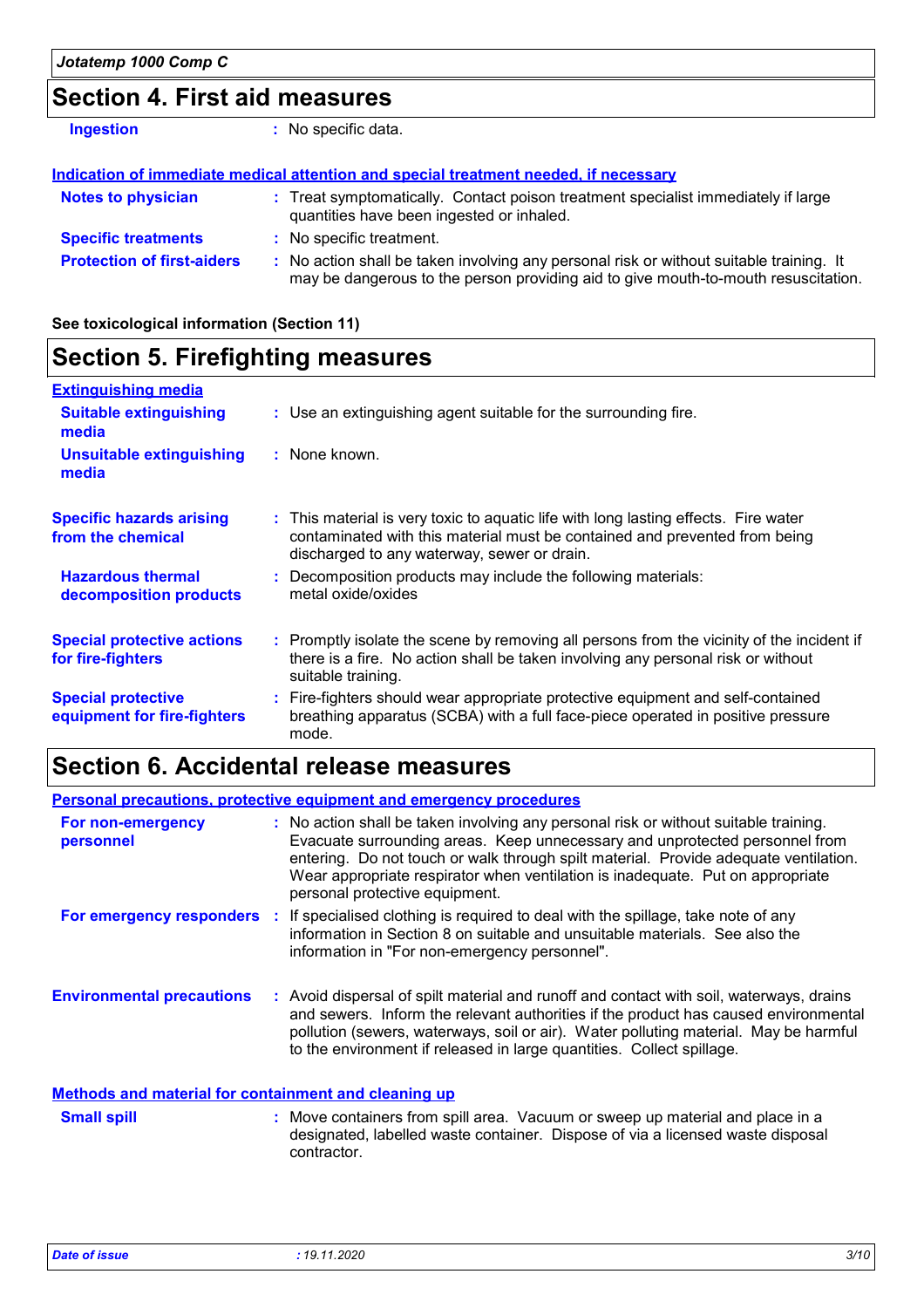### **Section 6. Accidental release measures**

| ie si<br>П<br>- 1<br>О |
|------------------------|
|------------------------|

Move containers from spill area. Approach the release from upwind. Prevent entry **Large spill :** into sewers, water courses, basements or confined areas. Vacuum or sweep up material and place in a designated, labelled waste container. Dispose of via a licensed waste disposal contractor. Note: see Section 1 for emergency contact information and Section 13 for waste disposal.

### **Section 7. Handling and storage**

#### **Precautions for safe handling**

| <b>Protective measures</b>                                                       | : Put on appropriate personal protective equipment (see Section 8). Do not ingest.<br>Avoid contact with eyes, skin and clothing. Avoid release to the environment. Keep<br>in the original container or an approved alternative made from a compatible material,<br>kept tightly closed when not in use. Empty containers retain product residue and<br>can be hazardous. Do not reuse container.                                                                                                                                                                                  |
|----------------------------------------------------------------------------------|-------------------------------------------------------------------------------------------------------------------------------------------------------------------------------------------------------------------------------------------------------------------------------------------------------------------------------------------------------------------------------------------------------------------------------------------------------------------------------------------------------------------------------------------------------------------------------------|
| <b>Advice on general</b><br>occupational hygiene                                 | : Eating, drinking and smoking should be prohibited in areas where this material is<br>handled, stored and processed. Workers should wash hands and face before<br>eating, drinking and smoking. Remove contaminated clothing and protective<br>equipment before entering eating areas. See also Section 8 for additional<br>information on hygiene measures.                                                                                                                                                                                                                       |
| <b>Conditions for safe storage,</b><br>including any<br><b>incompatibilities</b> | : Store in accordance with local regulations. Store in original container protected<br>from direct sunlight in a dry, cool and well-ventilated area, away from incompatible<br>materials (see Section 10) and food and drink. Keep container tightly closed and<br>sealed until ready for use. Containers that have been opened must be carefully<br>resealed and kept upright to prevent leakage. Do not store in unlabelled containers.<br>Use appropriate containment to avoid environmental contamination. See Section 10<br>for incompatible materials before handling or use. |

### **Section 8. Exposure controls/personal protection**

#### **Control parameters**

#### **Occupational exposure limits**

Dust Limit : 10 mg/m<sup>3</sup> (TWA of total inhalable dust) and 4 mg/m<sup>3</sup> (TWA of respirable)

| <b>Ingredient name</b> | <b>Exposure limits</b>                                                                                                                                                                                                                                                                                                                                             |
|------------------------|--------------------------------------------------------------------------------------------------------------------------------------------------------------------------------------------------------------------------------------------------------------------------------------------------------------------------------------------------------------------|
| zinc                   | DFG MAC-values list (Germany, 7/2019).<br>TWA: 2 mg/m <sup>3</sup> 8 hours. Form: Inhalable<br>fraction<br>PEAK: 4 mg/m <sup>3</sup> , 4 times per shift, 15<br>minutes. Form: Inhalable fraction<br>PEAK: 0.4 mg/m <sup>3</sup> , 4 times per shift, 15<br>minutes. Form: Respirable fraction<br>TWA: 0.1 mg/m <sup>3</sup> 8 hours. Form: Respirable<br>fraction |
| zinc oxide             | DOSH USECHH (Malaysia, 4/2000).<br>TWA: 10 mg/m <sup>3</sup> 8 hours. Form: Dust<br>TWA: 5 mg/m <sup>3</sup> 8 hours. Form: Fume                                                                                                                                                                                                                                   |

| <b>Appropriate engineering</b>                   | : Good general ventilation should be sufficient to control worker exposure to airborne                                                                                                                                                                                                                                          |
|--------------------------------------------------|---------------------------------------------------------------------------------------------------------------------------------------------------------------------------------------------------------------------------------------------------------------------------------------------------------------------------------|
| <b>controls</b>                                  | contaminants.                                                                                                                                                                                                                                                                                                                   |
| <b>Environmental exposure</b><br><b>controls</b> | : Emissions from ventilation or work process equipment should be checked to ensure<br>they comply with the requirements of environmental protection legislation. In some<br>cases, fume scrubbers, filters or engineering modifications to the process<br>equipment will be necessary to reduce emissions to acceptable levels. |

#### **Individual protection measures**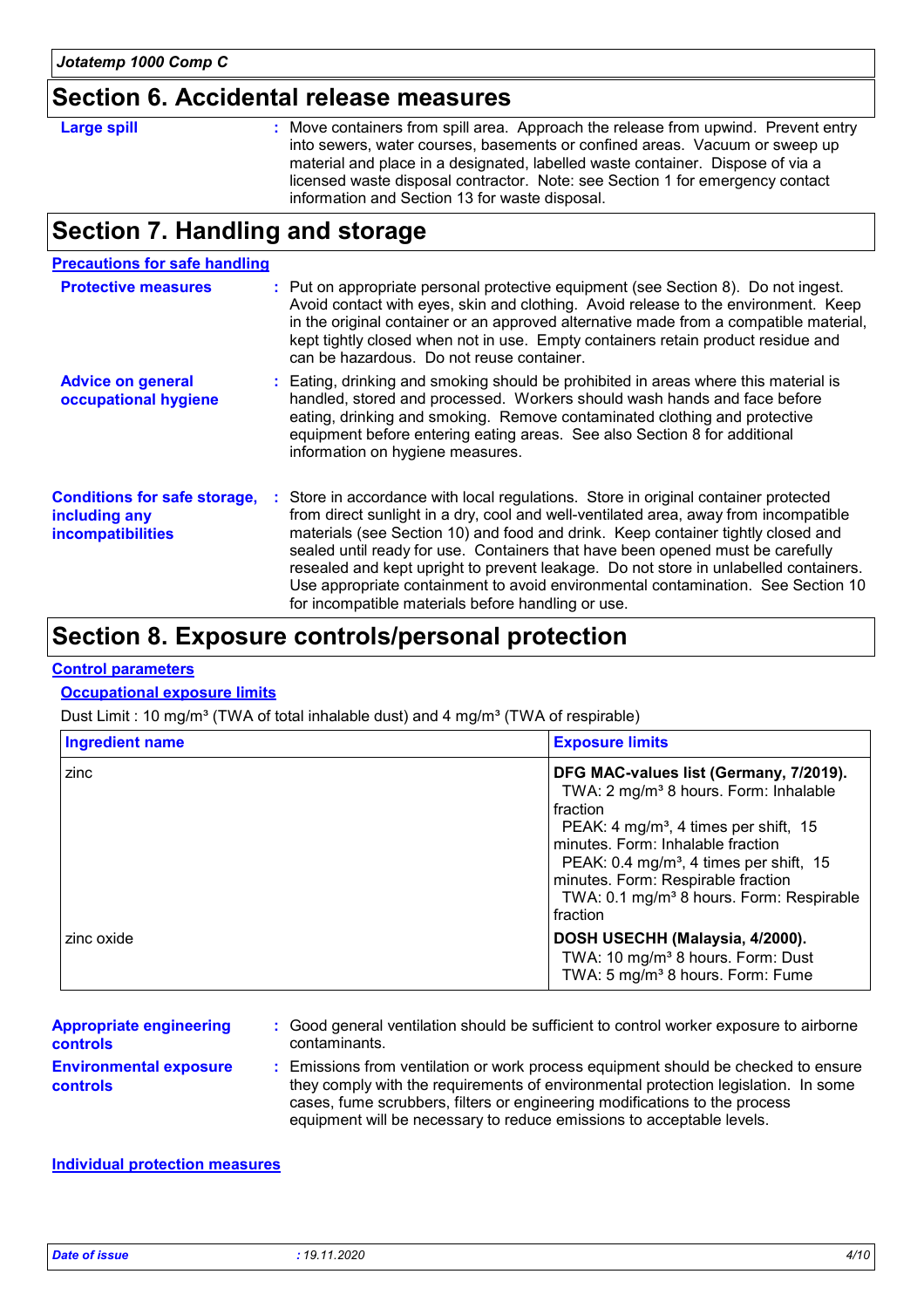## **Section 8. Exposure controls/personal protection**

| <b>Hygiene measures</b>       | : Wash hands, forearms and face thoroughly after handling chemical products, before<br>eating, smoking and using the lavatory and at the end of the working period.<br>Appropriate techniques should be used to remove potentially contaminated clothing.<br>Wash contaminated clothing before reusing. Ensure that eyewash stations and<br>safety showers are close to the workstation location.                                                                                                                                                                                                                                                                                                                                                                                                                                                                          |
|-------------------------------|----------------------------------------------------------------------------------------------------------------------------------------------------------------------------------------------------------------------------------------------------------------------------------------------------------------------------------------------------------------------------------------------------------------------------------------------------------------------------------------------------------------------------------------------------------------------------------------------------------------------------------------------------------------------------------------------------------------------------------------------------------------------------------------------------------------------------------------------------------------------------|
| <b>Eye/face protection</b>    | Safety eyewear complying to EN 166 should be used when a risk assessment<br>indicates this is necessary to avoid exposure to liquid splashes, mists, gases or<br>dusts. If contact is possible, the following protection should be worn, unless the<br>assessment indicates a higher degree of protection: safety glasses with side-<br>shields.                                                                                                                                                                                                                                                                                                                                                                                                                                                                                                                           |
| <b>Skin protection</b>        |                                                                                                                                                                                                                                                                                                                                                                                                                                                                                                                                                                                                                                                                                                                                                                                                                                                                            |
| <b>Hand protection</b>        | : Chemical-resistant, impervious gloves complying with an approved standard should<br>be worn at all times when handling chemical products if a risk assessment indicates<br>this is necessary. Considering the parameters specified by the glove manufacturer,<br>check during use that the gloves are still retaining their protective properties. It<br>should be noted that the time to breakthrough for any glove material may be<br>different for different glove manufacturers. In the case of mixtures, consisting of<br>several substances, the protection time of the gloves cannot be accurately<br>estimated.                                                                                                                                                                                                                                                  |
|                               | There is no one glove material or combination of materials that will give unlimited<br>resistance to any individual or combination of chemicals.<br>The breakthrough time must be greater than the end use time of the product.<br>The instructions and information provided by the glove manufacturer on use,<br>storage, maintenance and replacement must be followed.<br>Gloves should be replaced regularly and if there is any sign of damage to the glove<br>material.<br>Always ensure that gloves are free from defects and that they are stored and used<br>correctly.<br>The performance or effectiveness of the glove may be reduced by physical/chemical<br>damage and poor maintenance.<br>Barrier creams may help to protect the exposed areas of the skin but should not be<br>applied once exposure has occurred.<br>Wear suitable gloves tested to EN374. |
|                               | Recommended, gloves(breakthrough time) > 8 hours: nitrile rubber                                                                                                                                                                                                                                                                                                                                                                                                                                                                                                                                                                                                                                                                                                                                                                                                           |
| <b>Body protection</b>        | : Personal protective equipment for the body should be selected based on the task<br>being performed and the risks involved and should be approved by a specialist<br>before handling this product.                                                                                                                                                                                                                                                                                                                                                                                                                                                                                                                                                                                                                                                                        |
| <b>Other skin protection</b>  | Appropriate footwear and any additional skin protection measures should be<br>selected based on the task being performed and the risks involved and should be<br>approved by a specialist before handling this product.                                                                                                                                                                                                                                                                                                                                                                                                                                                                                                                                                                                                                                                    |
| <b>Respiratory protection</b> | : If workers are exposed to concentrations above the exposure limit, they must use a<br>respirator according to EN 140. Use respiratory mask with charcoal and dust filter<br>when spraying this product, according to EN 14387(as filter combination A2-P2). In<br>confined spaces, use compressed-air or fresh-air respiratory equipment. When use<br>of roller or brush, consider use of charcoalfilter.                                                                                                                                                                                                                                                                                                                                                                                                                                                                |

### **Section 9. Physical and chemical properties**

| <b>Appearance</b>      |                   |      |
|------------------------|-------------------|------|
| <b>Physical state</b>  | $:$ Solid.        |      |
| <b>Colour</b>          | $:$ Grey.         |      |
| <b>Odour</b>           | : Characteristic. |      |
| <b>Odour threshold</b> | : Not applicable. |      |
| pH                     | : Not available.  |      |
| <b>Melting point</b>   | : Not applicable. |      |
| <b>Boiling point</b>   | : Not available.  |      |
| <b>Flash point</b>     | : Not applicable. |      |
| <b>Date of issue</b>   | : 19.11.2020      | 5/10 |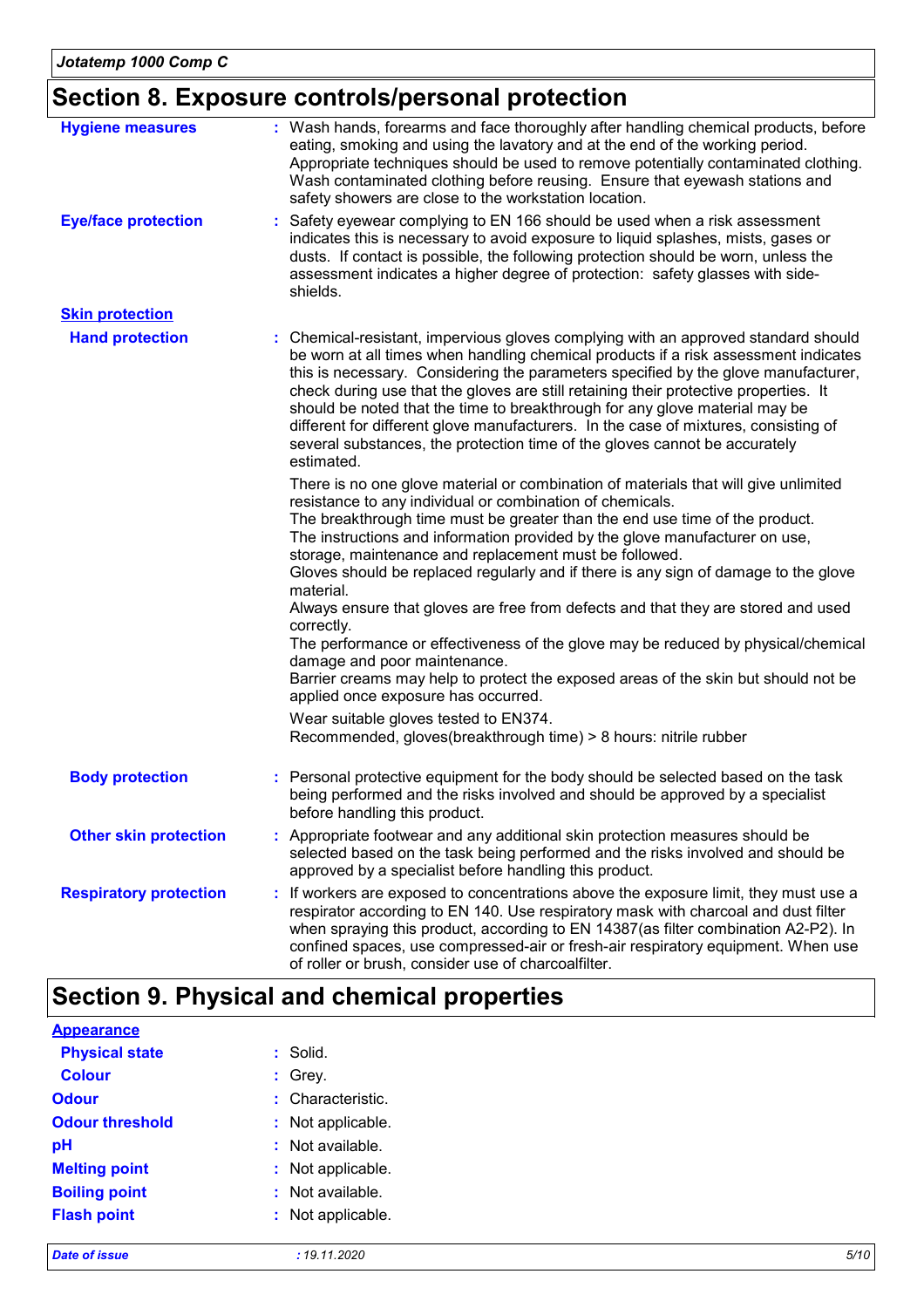### **Section 9. Physical and chemical properties**

| <b>Evaporation rate</b>                           | : Not available.                                      |
|---------------------------------------------------|-------------------------------------------------------|
| <b>Flammability (solid, gas)</b>                  | : Not applicable.                                     |
| Lower and upper explosive<br>(flammable) limits   | : Not applicable.                                     |
| <b>Vapour pressure</b>                            | : Not available.                                      |
| <b>Vapour density</b>                             | : Highest known value: $5.47$ (Air = 1) (zinc oxide). |
| <b>Relative density</b>                           | $: 7.104$ g/cm <sup>3</sup>                           |
| <b>Solubility</b>                                 | : Not available.                                      |
| <b>Partition coefficient: n-</b><br>octanol/water | : Not available.                                      |
| <b>Auto-ignition temperature</b>                  | : Not applicable.                                     |
| <b>Decomposition temperature</b>                  | $:$ Not available.                                    |
| <b>Viscosity</b>                                  | : Not available.                                      |

## **Section 10. Stability and reactivity**

| <b>Reactivity</b>                            | : No specific test data related to reactivity available for this product or its ingredients.              |
|----------------------------------------------|-----------------------------------------------------------------------------------------------------------|
| <b>Chemical stability</b>                    | : The product is stable.                                                                                  |
| <b>Possibility of hazardous</b><br>reactions | : Under normal conditions of storage and use, hazardous reactions will not occur.                         |
| <b>Conditions to avoid</b>                   | $:$ No specific data.                                                                                     |
| <b>Incompatible materials</b>                | : No specific data.                                                                                       |
| <b>Hazardous decomposition</b><br>products   | : Under normal conditions of storage and use, hazardous decomposition products<br>should not be produced. |

### **Section 11. Toxicological information**

#### **Information on toxicological effects**

#### **Acute toxicity**

Not available.

#### **Irritation/Corrosion**

| <b>Product/ingredient name</b> | <b>Result</b>        | <b>Species</b> | <b>Score</b> | <b>Exposure</b>                                | <b>Observation</b> |
|--------------------------------|----------------------|----------------|--------------|------------------------------------------------|--------------------|
| zinc                           | Skin - Mild irritant | Human          |              | 72 hours 300   -<br>Micrograms<br>Intermittent |                    |
| zinc oxide                     | Eyes - Mild irritant | Rabbit         |              | 24 hours 500 -<br>lmg                          |                    |
|                                | Skin - Mild irritant | Rabbit         |              | 24 hours 500  -<br>mg                          |                    |

#### **Sensitisation**

Not available.

#### **Mutagenicity**

Not available.

#### **Carcinogenicity**

Not available.

#### **Reproductive toxicity**

*Date of issue : 19.11.2020 6/10*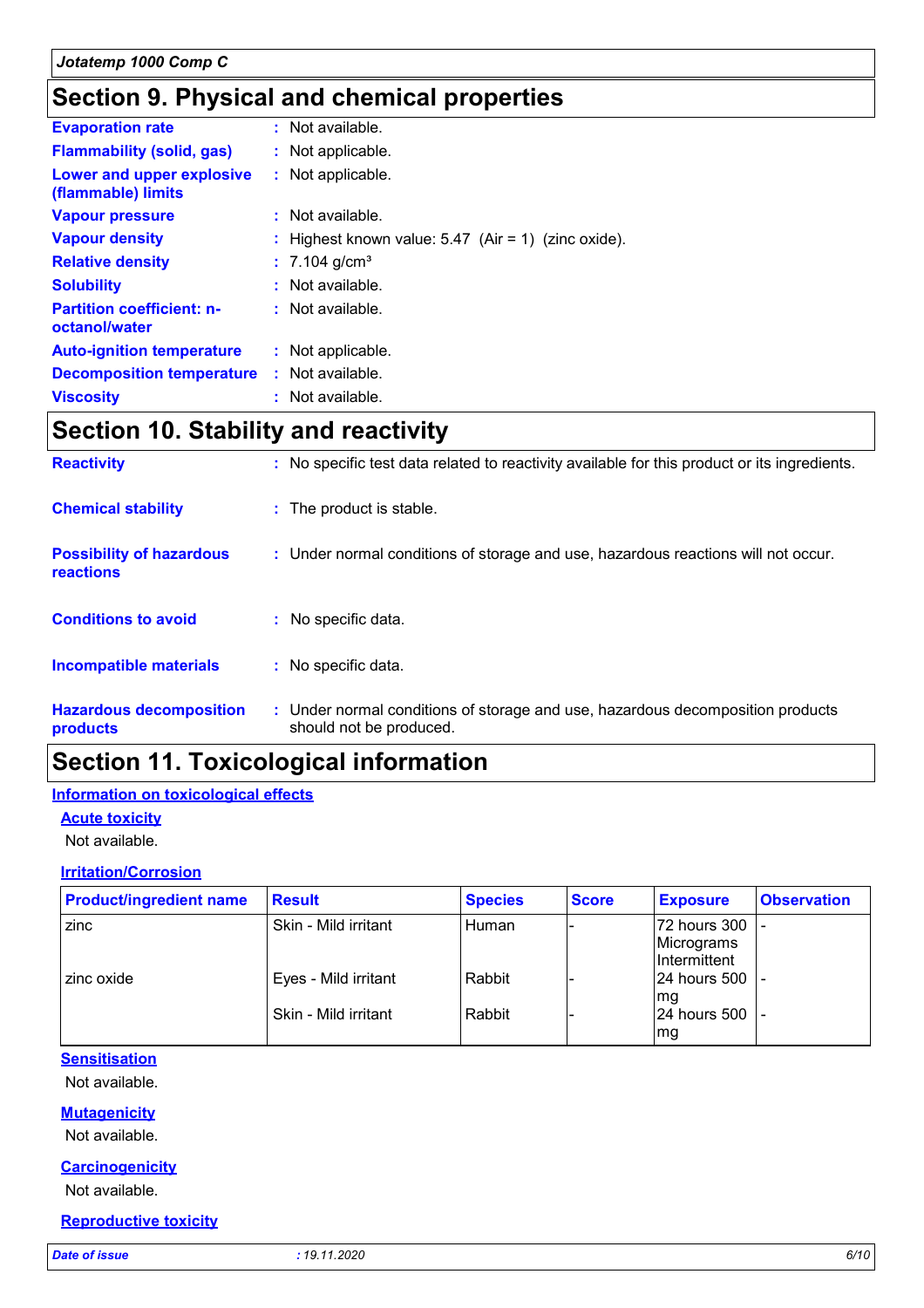### **Section 11. Toxicological information**

#### Not available.

**Teratogenicity**

Not available.

#### **Specific target organ toxicity (single exposure)**

Not available.

#### **Specific target organ toxicity (repeated exposure)**

Not available.

#### **Aspiration hazard**

Not available.

#### **Information on likely routes :** Not available. **of exposure**

**Potential acute health effects**

| <b>Eye contact</b>  | : No known significant effects or critical hazards. |
|---------------------|-----------------------------------------------------|
| <b>Inhalation</b>   | : No known significant effects or critical hazards. |
| <b>Skin contact</b> | : No known significant effects or critical hazards. |
| <b>Ingestion</b>    | : No known significant effects or critical hazards. |

#### **Symptoms related to the physical, chemical and toxicological characteristics**

| <b>Eye contact</b>  | : No specific data. |
|---------------------|---------------------|
| <b>Inhalation</b>   | : No specific data. |
| <b>Skin contact</b> | : No specific data. |
| <b>Ingestion</b>    | : No specific data. |

#### **Delayed and immediate effects as well as chronic effects from short and long-term exposure**

| <b>Short term exposure</b>                        |                                                     |
|---------------------------------------------------|-----------------------------------------------------|
| <b>Potential immediate</b><br>effects             | : Not available.                                    |
| <b>Potential delayed effects</b>                  | : Not available.                                    |
| <b>Long term exposure</b>                         |                                                     |
| <b>Potential immediate</b><br><b>effects</b>      | : Not available.                                    |
| <b>Potential delayed effects : Not available.</b> |                                                     |
| <b>Potential chronic health effects</b>           |                                                     |
| Not available.                                    |                                                     |
| <b>General</b>                                    | : No known significant effects or critical hazards. |
| <b>Carcinogenicity</b>                            | : No known significant effects or critical hazards. |
| <b>Mutagenicity</b>                               | : No known significant effects or critical hazards. |
| <b>Teratogenicity</b>                             | : No known significant effects or critical hazards. |
| <b>Developmental effects</b>                      | No known significant effects or critical hazards.   |
| <b>Fertility effects</b>                          | : No known significant effects or critical hazards. |

#### **Numerical measures of toxicity**

#### **Acute toxicity estimates**

Not available.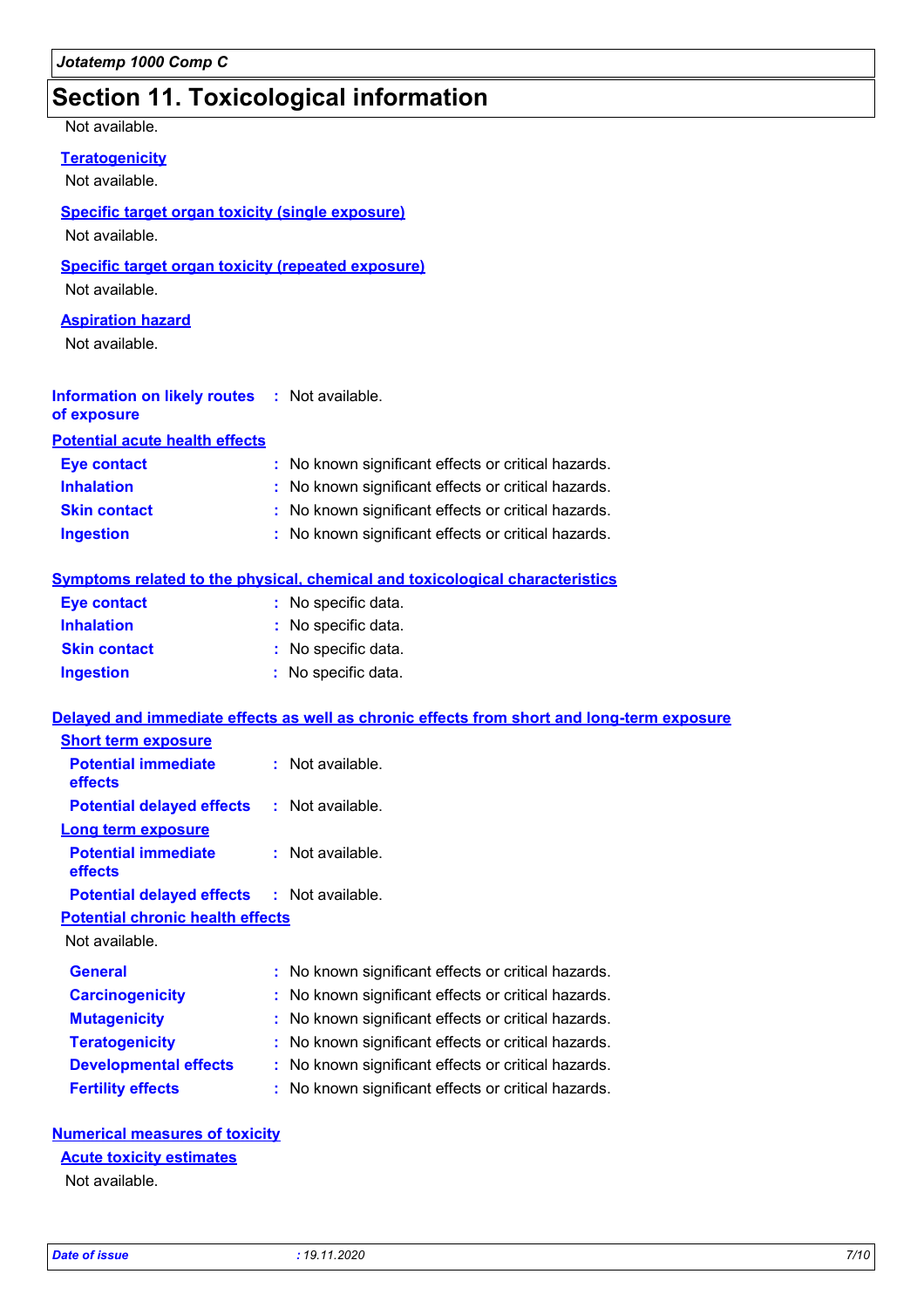### **Section 11. Toxicological information**

### **Section 12. Ecological information**

#### **Toxicity**

| <b>Product/ingredient name</b> | <b>Result</b>                      | <b>Species</b>                                                           | <b>Exposure</b> |
|--------------------------------|------------------------------------|--------------------------------------------------------------------------|-----------------|
| I zinc                         | Acute LC50 330 µg/l Fresh water    | Daphnia - Daphnia magna                                                  | 48 hours        |
|                                | Acute LC50 0.78 mg/l Fresh water   | Fish                                                                     | 96 hours        |
| zinc oxide                     | Acute LC50 1.1 ppm Fresh water     | Fish - Oncorhynchus mykiss                                               | 96 hours        |
|                                | Chronic NOEC 0.02 mg/l Fresh water | Algae - Pseudokirchneriella<br>subcapitata - Exponential<br>growth phase | 72 hours        |

#### **Persistence and degradability**

| <b>Product/ingredient name</b> | <b>Aquatic half-life</b> | <b>Photolysis</b> | Biodegradability |
|--------------------------------|--------------------------|-------------------|------------------|
| <b>zinc</b>                    |                          |                   | Not readily      |
| I zinc oxide                   |                          |                   | Not readily      |

#### **Bioaccumulative potential**

| <b>Product/ingredient name</b> | $\mathsf{LogP}_\mathsf{ow}$ | <b>BCF</b> | <b>Potential</b> |
|--------------------------------|-----------------------------|------------|------------------|
| I zinc oxide                   |                             | 28960      | high             |

#### **Mobility in soil**

**Soil/water partition coefficient (KOC)**

**:** Not available.

**Other adverse effects** : No known significant effects or critical hazards.

### **Section 13. Disposal information**

The generation of waste should be avoided or minimised wherever possible. Disposal of this product, solutions and any by-products should at all times comply with the requirements of environmental protection and waste disposal legislation and any regional local authority requirements. Dispose of surplus and nonrecyclable products via a licensed waste disposal contractor. Waste should not be disposed of untreated to the sewer unless fully compliant with the requirements of all authorities with jurisdiction. Waste packaging should be recycled. Incineration or landfill should only be considered when recycling is not feasible. This material and its container must be disposed of in a safe way. Care should be taken when handling emptied containers that have not been cleaned or rinsed out. Empty containers or liners may retain some product residues. Avoid dispersal of spilt material and runoff and contact with soil, waterways, drains and sewers. **Disposal methods :**

### **Section 14. Transport information**

|                                   | <b>UN</b>                                                                      | <b>ADR/RID</b>                                                                 | <b>IMDG</b>                                                                                                               | <b>IATA</b>                                                                    |
|-----------------------------------|--------------------------------------------------------------------------------|--------------------------------------------------------------------------------|---------------------------------------------------------------------------------------------------------------------------|--------------------------------------------------------------------------------|
| <b>UN number</b>                  | <b>UN3077</b>                                                                  | <b>UN3077</b>                                                                  | <b>UN3077</b>                                                                                                             | <b>UN3077</b>                                                                  |
| <b>UN proper</b><br>shipping name | Environmentally<br>hazardous substance,<br>solid, n.o.s. (zinc, zinc<br>oxide) | Environmentally<br>hazardous substance,<br>solid, n.o.s. (zinc, zinc<br>oxide) | Environmentally<br>hazardous substance,<br>solid, n.o.s. (zinc, zinc<br>oxide). Marine<br>pollutant (zinc, zinc<br>oxide) | Environmentally<br>hazardous substance,<br>solid, n.o.s. (zinc, zinc<br>oxide) |
|                                   |                                                                                |                                                                                |                                                                                                                           |                                                                                |
| <b>Date of issue</b>              | : 19.11.2020                                                                   |                                                                                |                                                                                                                           | 8/10                                                                           |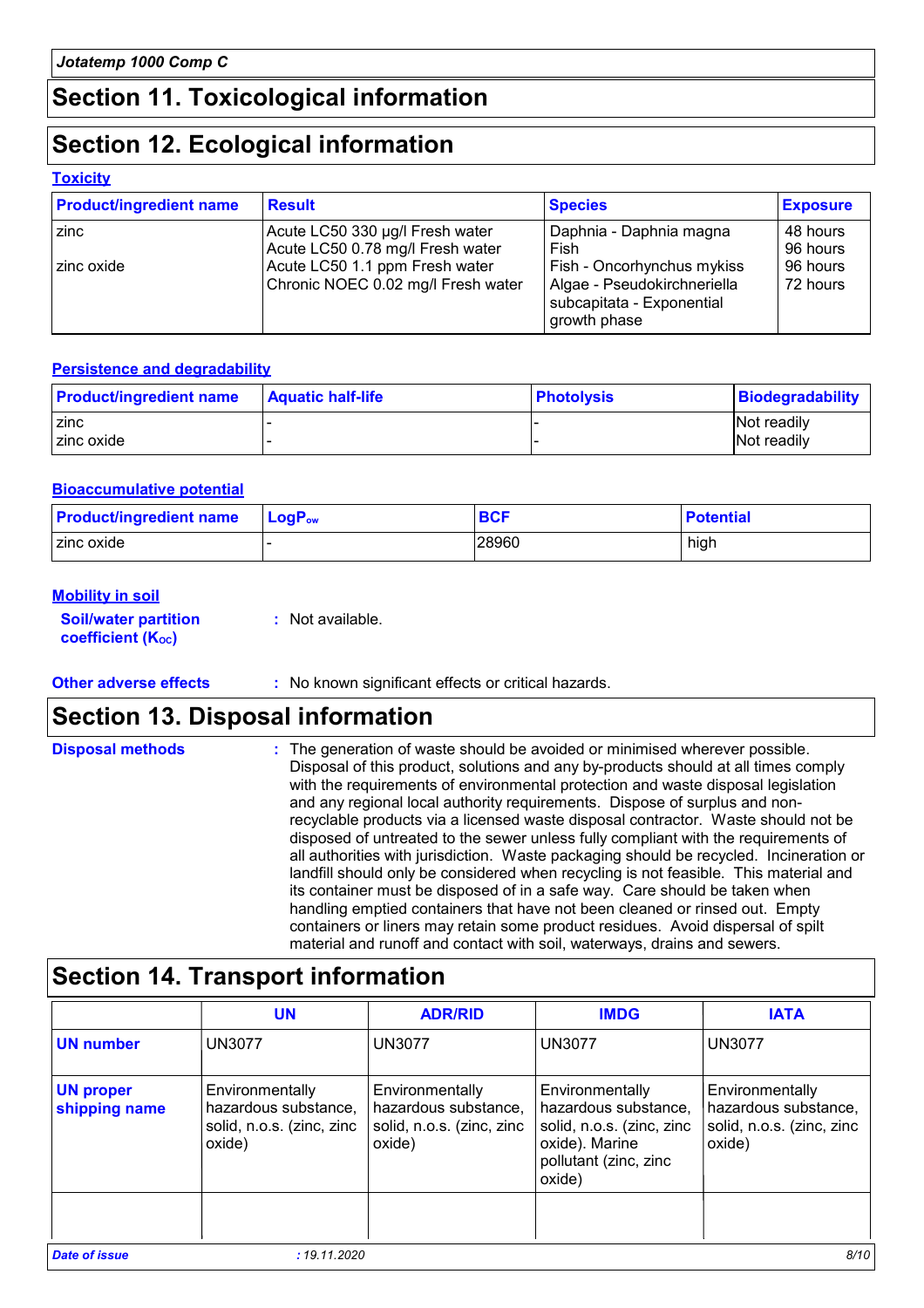### **Section 14. Transport information**

|                                         | 00000011 17. 110000001011101111000111                                                                                                                                                                                    |                                                                                                                                                                                                                                                                                          |                                                                                                                                                                                                                                                                    |                                                                                                                                                                                                                     |
|-----------------------------------------|--------------------------------------------------------------------------------------------------------------------------------------------------------------------------------------------------------------------------|------------------------------------------------------------------------------------------------------------------------------------------------------------------------------------------------------------------------------------------------------------------------------------------|--------------------------------------------------------------------------------------------------------------------------------------------------------------------------------------------------------------------------------------------------------------------|---------------------------------------------------------------------------------------------------------------------------------------------------------------------------------------------------------------------|
| <b>Transport hazard</b><br>class(es)    | 9                                                                                                                                                                                                                        | 9<br>$\mathbf{F}$                                                                                                                                                                                                                                                                        | 9<br>$\bigstar$                                                                                                                                                                                                                                                    | 9<br>¥⊿                                                                                                                                                                                                             |
| <b>Packing group</b>                    | $\mathbf{III}$                                                                                                                                                                                                           | III                                                                                                                                                                                                                                                                                      | $\mathbf{III}$                                                                                                                                                                                                                                                     | $\mathbf{III}$                                                                                                                                                                                                      |
| <b>Environmental</b><br>hazards         | Yes.                                                                                                                                                                                                                     | Yes.                                                                                                                                                                                                                                                                                     | Yes.                                                                                                                                                                                                                                                               | Yes.                                                                                                                                                                                                                |
| <b>Additional</b><br><b>information</b> | This product is not<br>regulated as a<br>dangerous good when<br>transported in sizes of<br>≤5 L or ≤5 kg,<br>provided the<br>packagings meet the<br>general provisions of<br>4.1.1.1, 4.1.1.2 and<br>4.1.1.4 to 4.1.1.8. | This product is not<br>regulated as a<br>dangerous good when<br>transported in sizes of<br>≤5 L or ≤5 kg,<br>provided the<br>packagings meet the<br>general provisions of<br>4.1.1.1, 4.1.1.2 and<br>4.1.1.4 to 4.1.1.8.<br><b>Hazard identification</b><br>number 90<br>Tunnel code (-) | This product is not<br>regulated as a<br>dangerous good when<br>transported in sizes of<br>≤5 L or ≤5 kg,<br>provided the<br>packagings meet the<br>general provisions of<br>4.1.1.1, 4.1.1.2 and<br>4.1.1.4 to 4.1.1.8.<br><b>Emergency</b><br>schedules F-A, S-F | This product is not<br>regulated as a<br>dangerous good when<br>transported in sizes of<br>≤5 L or ≤5 kg,<br>provided the<br>packagings meet the<br>general provisions of<br>5.0.2.4.1, 5.0.2.6.1.1<br>and 5.0.2.8. |

**Special precautions for user Transport within user's premises:** always transport in closed containers that are **:** upright and secure. Ensure that persons transporting the product know what to do in the event of an accident or spillage.

**Transport in bulk according :** Not available. **to Annex II of Marpol and the IBC Code**

### **Section 15. Regulatory information**

**International regulations Chemical Weapon Convention List Schedules I, II & III Chemicals** Not listed. **Malaysia Inventory (EHS Register) :** Not determined

**Montreal Protocol (Annexes A, B, C, E)**

Not listed.

**Stockholm Convention on Persistent Organic Pollutants** Not listed.

**Rotterdam Convention on Prior Informed Consent (PIC)** Not listed.

**UNECE Aarhus Protocol on POPs and Heavy Metals**

Not listed.

### **Section 16. Other information**

| <b>Date of printing</b><br>: 19.11.2020<br>: 19.11.2020<br>Date of issue/Date of<br>revision |  |
|----------------------------------------------------------------------------------------------|--|
|                                                                                              |  |
|                                                                                              |  |
| Date of previous issue<br>: 27.01.2020                                                       |  |
| <b>Version</b><br>$\pm$ 1                                                                    |  |